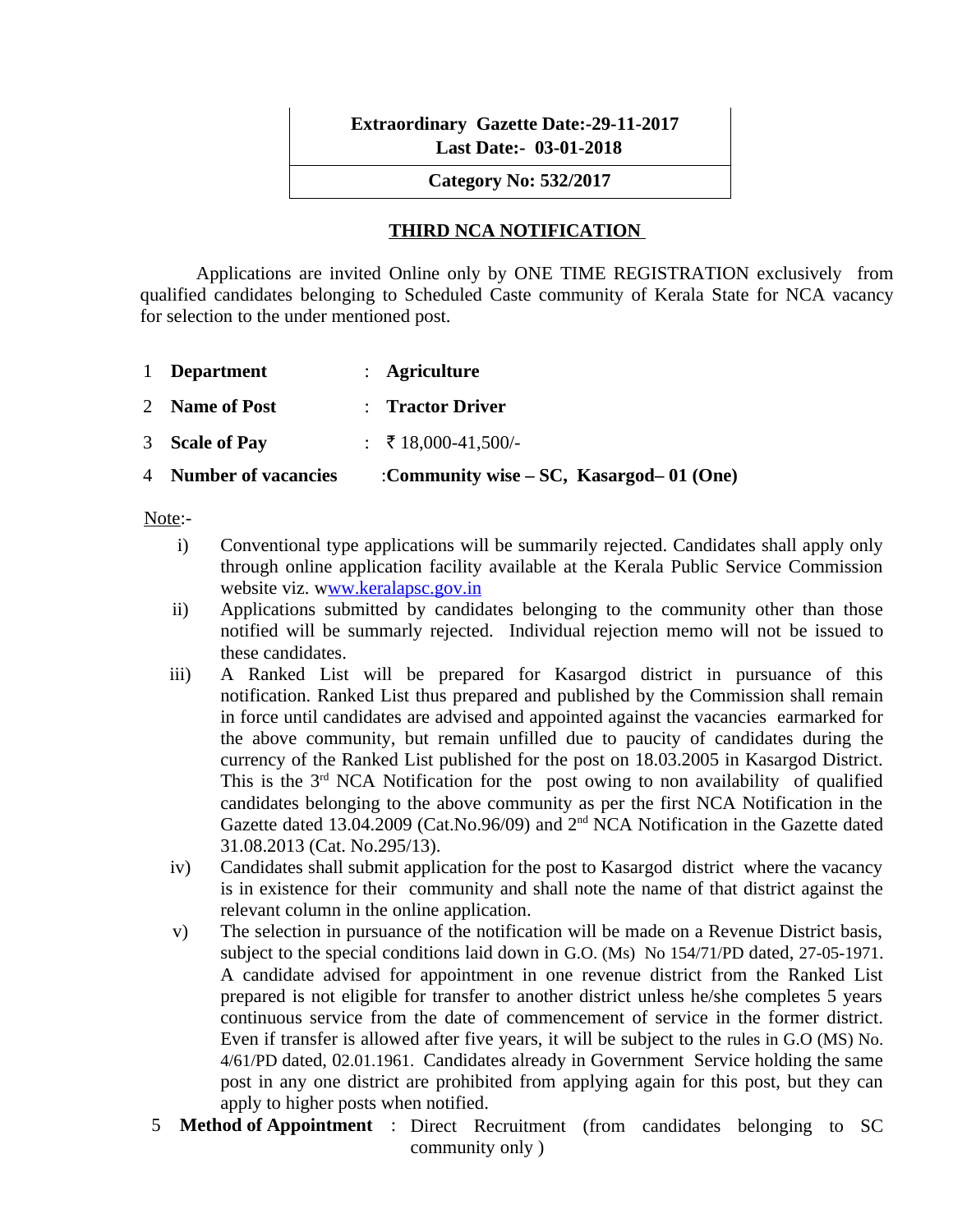- 6 **Age Limit** : 19-41 only candidates born between 02.01.1976 and 01.01.1998 (both dates included) are eligible to apply for this post. (This includes the relaxation as per para 2(i) of General Conditions)
- **Note:** For concessions allowed in upper age limit, subject to the condition that the maximum age limit shall in no case exceed 50 years, please see para (2) of the General conditions under part II of this notification except para2(i).

#### 7. **Qualifications:-**

- (1) Diploma in Agricultural and Rural Engineering awarded by the Kerala Agricultural University.
- (2) In the absence of persons with the qualifications prescribed under item 1 mentioned above the persons with the following qualifications will be considered.
	- i) National Trade Certificate in any of the following trades from the I.T.I.
		- (a) Mechanic (Tractor)
		- (b) Mechanic (Motor vehicle)
		- (c) Mechanic (Diesel)
		- (d) Fitter
	- ii) Practical experience of not less than one year in the trade. The Practical experience should be one acquired after the acquisition of I.T.I. Trade certificate.
- (3) The candidates should possess a valid Tractor Driving licence.
- Note: i) The Tractor Driving Licence should be current and valid during the entire selection process viz, on the last date of application, OMR Test, Practical Test, and Interview.
	- ii) Proficiency in the field of work will be assessed in a Practical Test conducted by PSC.
	- iii) KS & SSR Part II Rule 10 (a) (ii) is applicable.

## 8. **The Certificate to be produced in proof of experience shall be in the form given below:**

Name of the firm :

(Company /Corporation/Government Department /Co-operative institution etc)

Register Number:

(SSI Registration or any other Registration Number and Date of Registration)

Authority issued Registration:

#### **CERTIFICATE OF EXPERIENCE**

Issued to( here enter Name and Address)....................................................... …..................................................................................................................................... …..................................................................................................................................... …..................................................................................................................................... This is to certify that the above mentioned person has worked/has been working in this institution as........................................................................................................(here enter the name of the post held and or the nature of assignment held in the capacity) on Rs................per day/per mensum for a period of........................ years..................months............days............from …............to.................

> Signature Name and Designation of the Issuing Authority with Nameof the Institution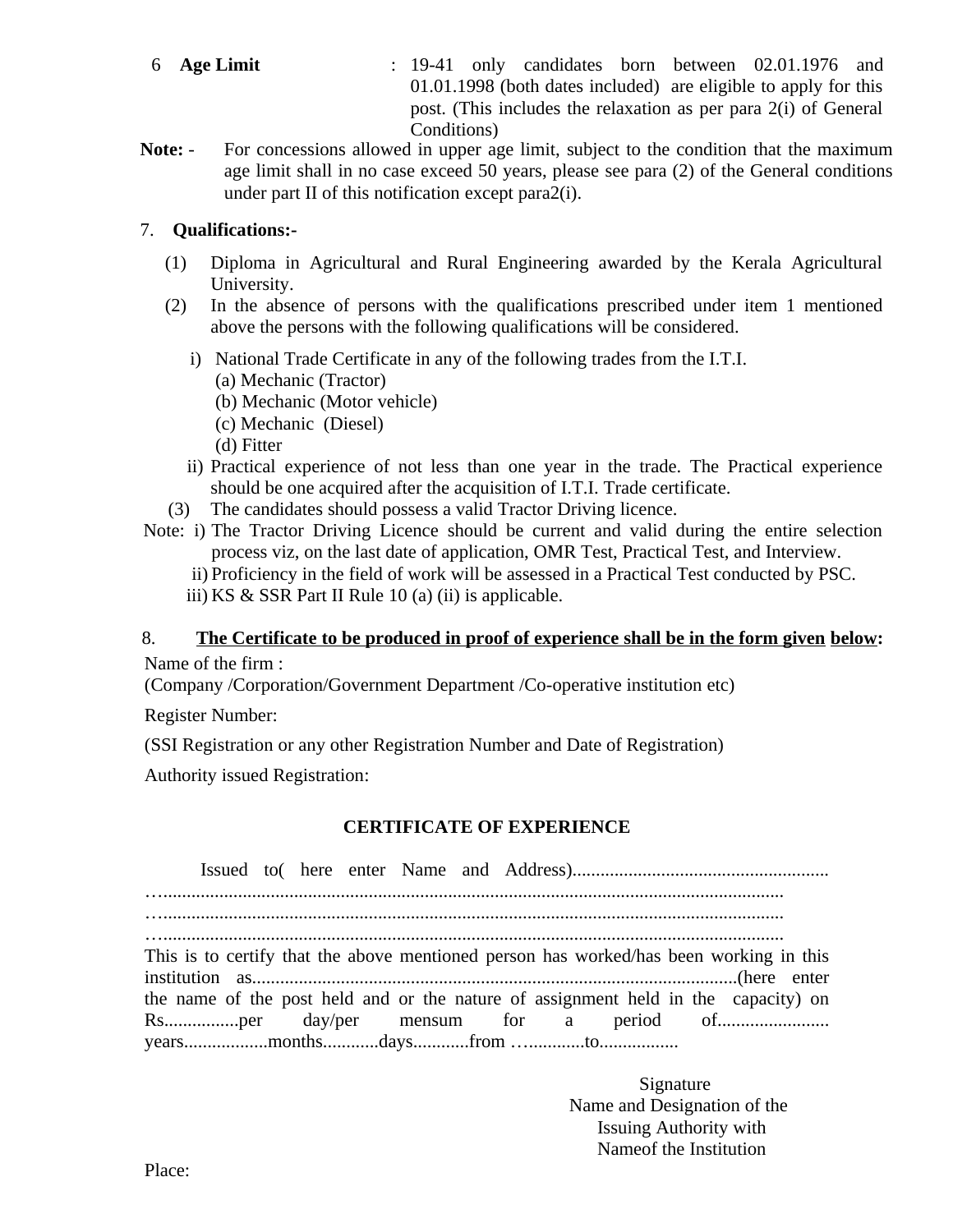#### (Office Seal)

### **CERTIFICATE**

Certified that Sri/Smt...................................................mentioned in the above experience Certificate has actually worked/is working as.................................................... (specify the nature of employment) in the above Institution during the period mentioned there in as per the entry in the above..................Register (mention the name of Register) maintained by the employer as per the provision of..................................act(Name of Act/Rules to be specified)

I am the authorized person to inspect the Register kept by the employer as per the provision of the Act/Rules of the............................................................State/Central Act.

 Signature with date, Name of Attesting Officer with Designation and Name of Office Place: who is the notified Enforcement Officer Date: as per Act/Rules

#### (Office Seal)

**Note:-**

(1) Please specify the post held or nature of assignment, casual Labourer, Paid/ Unpaid Apprentice/Regular worker or Temporary worker.

(2) All Experience certificate shall be duly certified by the concerned Controlling Officer/Head of Office of the Government. The genuineness of the certificate shall be subjected to verification and legal action will be taken against those who issue and produce bogus certificate.

#### **9. Mode of submitting application:**

Candidates must register as per "ONE TIME REGISTRATION" with the Official Website of Kerala Public Service Commission '[www.keralapsc.gov.in'](http://www.keralapsc.gov.in/) before applying for the post. Candidates who have registered can apply by logging in to their profile using their User-ID and password. Candidates must click on the 'Apply Now' button of the respective posts in the Notification Link to applying for a post. The photograph uploaded should be one taken after 31/12/2010. Name of the candidate and the date of taking photograph should be printed at the bottom portion. The photograph once uploaded meeting all requirements shall valid for 10 years from the date of uploading. There is no change in other instructions regarding the uploading of photographs. No application fee is required. Candidates shall take a printout of the application by clicking the link Registration Card in their profile. Candidates are responsible for the correctness of the personal information and secrecy of password. Before the final submission of the application on the profile, candidates must ensure the correctness of the information on their profile. They must quote their User-ID for further communication with the Commission. Application submitted is provisional and cannot be deleted or altered after submission. The Application will be summarily rejected if noncompliance with the notification is found in due course of processing. Documents to prove Qualification, experience, Community, age etc. have to be produced as and when called for. Candidates who have AADHAAR Card should add AADHAAR Card as I D Proof in their profile.